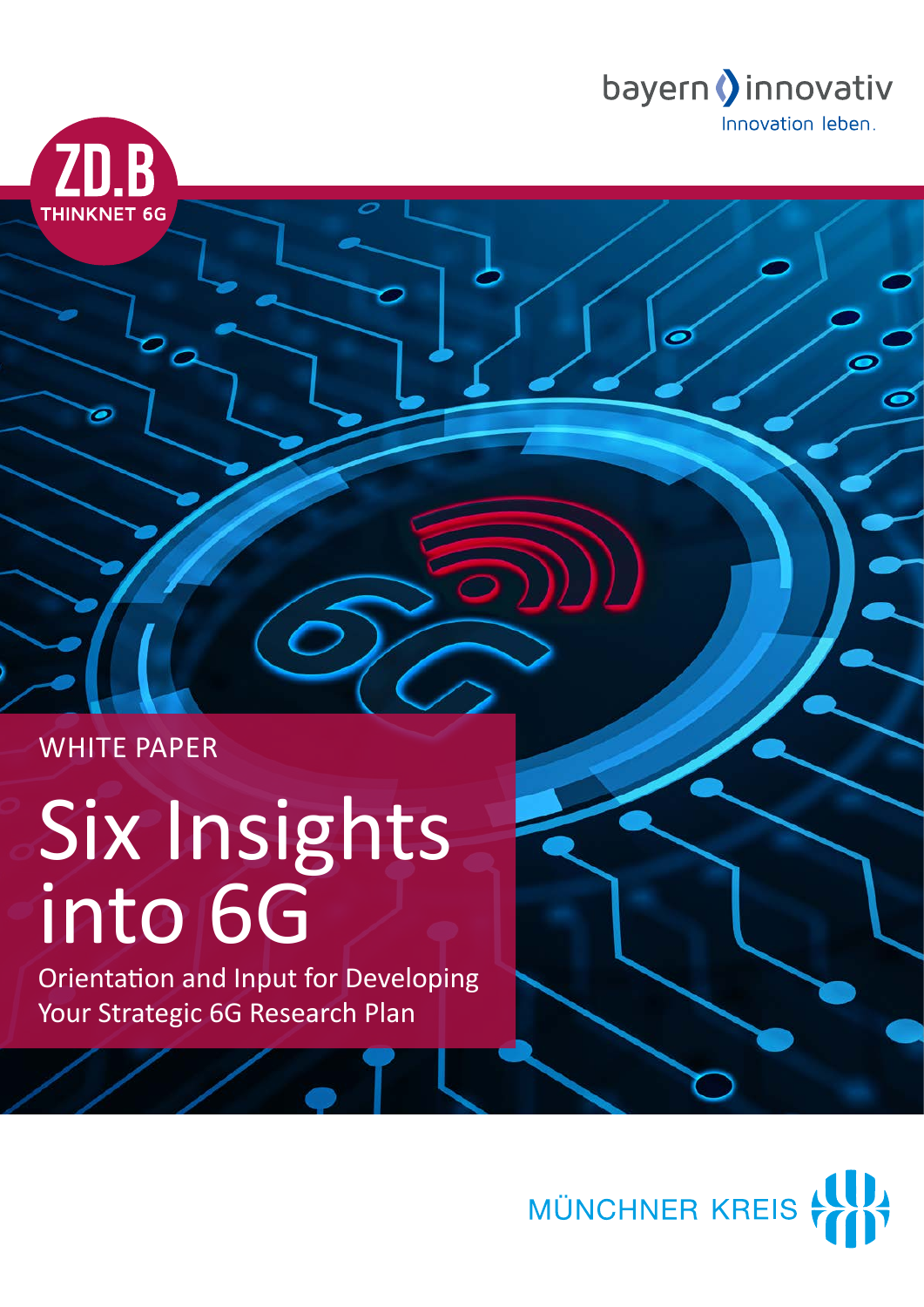## **[Executive Summary](#page-2-0) 4**

## **[Introduction](#page-3-0) 6**

Motivation: Developing a Strategic Plar [Methodology](#page-3-0) 6

## **[Six Insights into 6G](#page-3-0) 7**

- 1. Cross-sectoral, Interdisciplinary and [and Development](#page-4-0)
- 2. Communication with the Public and
- [3. Security, Privacy, Trust and Resilience](#page-4-0)
- 4. Managing Complexity, Orchestration
- [5. New Business Models](#page-5-0)
- [6. Standardization and Regulation](#page-5-0)

## **[Recommendations](#page-6-0) 12**

- 1. Interdisciplinary and Intersectoral Co
- [2. International Cooperation](#page-6-0)
- 3. Develop and Enforce Standards and
- 4. Trust and Communication with the F
- 5. Invest in Building up and Retaining E
- 6. Security-by-design and Privacy-by-de
- 7. Focus on Explainable, Reliable AI wit
- 8. Form Data Alliances and Common Da
- [9. Managing System Complexity](#page-7-0)
- 10. Focus on Resilience and Availability

## **[Research Needs](#page-7-0)**

- [1. Joint communication and sensing](#page-7-0)
- 2.6G IoT
- 3.6G end-to-end networking
- [4. Resilient complex systems](#page-8-0) 16
- [5. Service enablement](#page-8-0) 16
- [6. Human-centricity and digital trust](#page-8-0) 16
- [7. Security and privacy](#page-8-0) and  $16$
- [8. AI and ML for wireless networking](#page-8-0) 17
- [9. Data](#page-8-0) 17
- 10. Softwarization 17
- **[Summary and Next Steps](#page-9-0) 18**
- **[References](#page-9-0) 19**

|                               | 6  |
|-------------------------------|----|
| n                             | 6  |
|                               | 6  |
|                               | 7  |
| <b>International Research</b> | 8  |
| <b>Technology Acceptance</b>  | 8  |
| e                             | 9  |
| and New Technologies          | 10 |
|                               | 10 |
|                               | 11 |
|                               | 12 |
| ommunication                  | 12 |
|                               | 12 |
| Regulation                    | 12 |
| ublic                         | 13 |
| <i>s</i> pertise              | 13 |
| esign                         | 13 |
| th measurable KPIs            | 13 |
| ata Pools                     | 14 |
|                               | 14 |
|                               | 14 |
|                               | 15 |
|                               | 15 |
|                               | 15 |
|                               | 16 |

# Table of Contents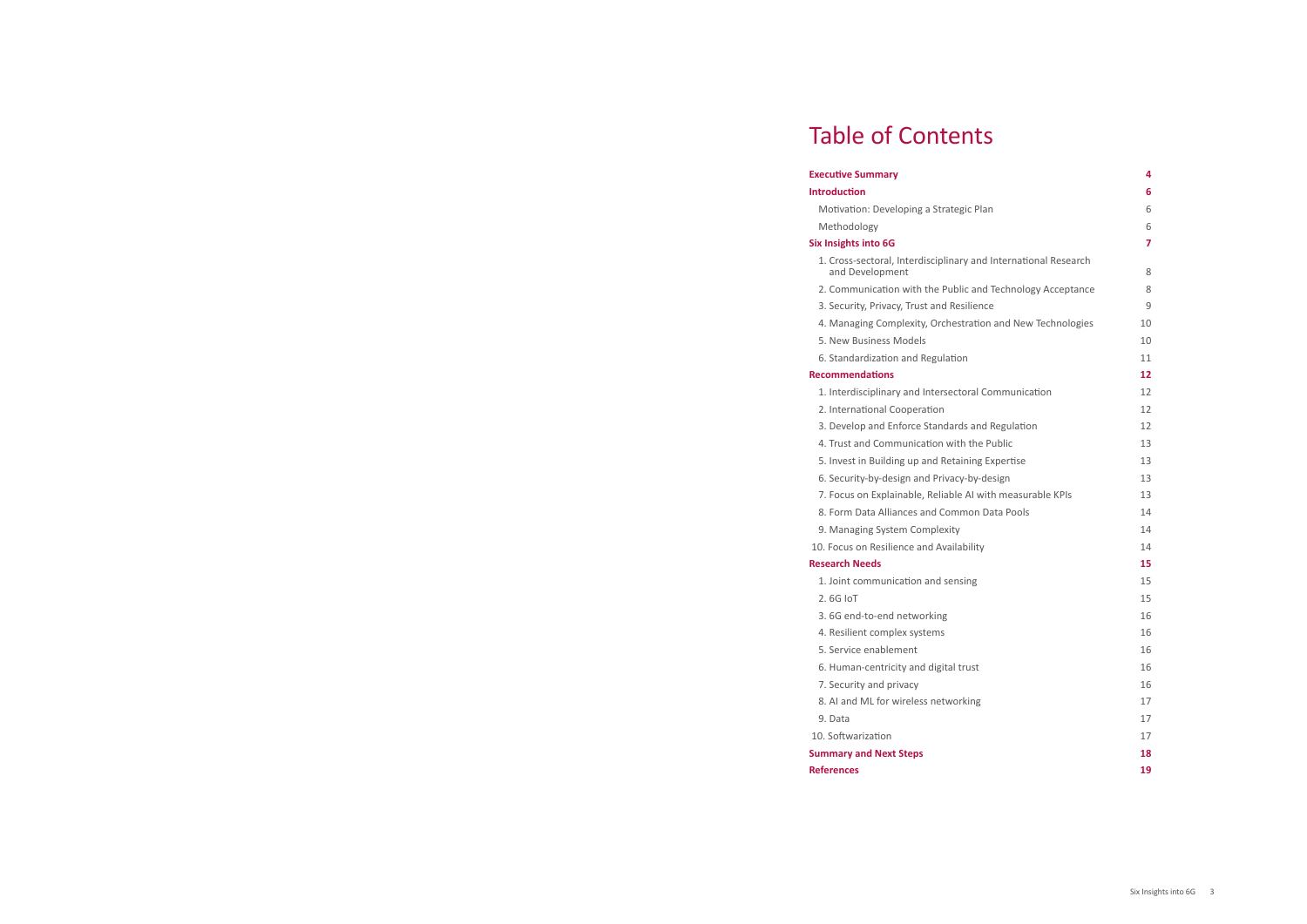<span id="page-2-0"></span>

# Executive Summary

This document is a summary of the findings from a series of workshops which were held by [Thinknet](https://www.bayern-innovativ.de/netzwerke-und-thinknet/uebersicht-digitalisierung/thinknet-6g)  [6G](https://www.bayern-innovativ.de/netzwerke-und-thinknet/uebersicht-digitalisierung/thinknet-6g) <sup>[1]</sup> and [MÜNCHNER KREIS](https://www.muenchner-kreis.de/)<sup>[2]</sup> in 2021, with the goal to provide orientation and input for developing a strategic 6G research plan. The topics selected for the workshops are aspects of 6G that we expect will have a significant impact on other industries and on society:

- 6G as both a communication infrastructure and a sensing infrastructure
- The extensive use of artificial intelligence in 6G
- The security and resilience of 6G

We have identified six areas that will have a significant impact on the development and use of 6G, and that organizations must consider as they begin their plans and designs for 6G. These are:

This paper does not go into the technical details of how to develop and implement 6G. Rather, it provides input from experts from both the wireless industry as well as from other sectors about (mostly) non-technical topics that will need to be addressed in parallel with the technical developments, such as new use cases, regulation, communication with the public, and cross-industry cooperation.

## **1. Cross-sectoral, Interdisciplinary and International Research and Development**

The full potential of 6G can only be achieved when different industries and domains communicate and cooperate with each other to harness the power of 6G. Industry sectors that will be the main use cases for the sensing infrastructure must be included in the discussion from an early stage, and research and development related to 6G must be coordinated globally to develop the standards that ensure interoperability.

## **2. Communication with the Public and Technology Acceptance**

Proactive, open and honest communication with the public about the risks and benefits of both 6G and AI is critically important for technology acceptance. For example, explainable AI can improve acceptance of AI, and methods to ensure security & privacy in a sensing network can improve acceptance of the sensing infrastructure. Opportunities and the 6G roadmap must be communicated realistically, not just evangelized. Involving professional science communicators and sociologists will facilitate understanding and then acceptance. Developing functioning, secure and easy-to-understand use-cases and success stories will demonstrate both the feasibility and value of 6G.

### **3. Security, Privacy, Trust and Resilience**

New concepts such as joint communication and sensing will only obtain public acceptance when they are secure, when they protect privacy, and when the public is comfortable placing trust in the systems. Proper security in design and operation creates a unique selling point and can be a geo-political advantage or a mandatory requirement. It is critical to embed security by design and privacy by design into all network devices and all end devices. Zero-trust networking and zero-trust environments will be needed. The more society comes to rely on immersive, embedded communication and sensing, the more important resilience in all its dimensions (availability, reliability, service levels, resistance to attacks, self-healing networks…) becomes.

## **4. Managing Complexity, Orchestration and New Technologies**

Using the 6G network for joint communication and sensing necessitates a new level of complexity not yet addressed in 5G. 6G will require fusion at multiple levels in the technology: data fusion, sensor fusion, network fusion, ... And all of this across multiple providers, network infrastructures, ICT (e.g., cloud) infrastructures, and multiple sectors and domains. Standardizing, orchestrating and maintaining control over this level of complexity will be a huge challenge. AI is expected to play a major role here to provide solutions to cope with complexity.

## **5. New Business Models**

6G technology will enable new use cases and services that the industry has not yet thought of, or that were not yet technically possible. As the technology advances and new insights are obtained, use cases will become more individualized and services will be optimized for the evolving 6G capabilities. We expect better user experience, not only for humans but also for IoT devices, sensors, actuators, and machines. These new possibilities will spawn new companies and new business models which take advantage of sensing data. In addition, we expect new forms of cooperation between incumbent operators and interdisciplinary cooperation between enterprises from different sectors.

### **6. Standardization and Regulation**

6G stakeholders require the surety that regulation and standardization provide in order to develop new products. Both regulation and standardization must be clear, must take place early in the process, and must be agreed worldwide. New in 6G is the requirement to standardize across a significantly increasing number of multiple network technologies, multiple operators, multiple sensor providers and multiple verticals. Numerous areas that require standardization and/or regulation were identified in the workshops. [These are listed in the "Recommen](#page-6-0)[dations" section below.](#page-6-0)

Based on these six impact areas and on the discussion in the workshops, we compiled a list of the top 10 recommendations for specific areas where organizations should place their focus when developing their strategic plan for 6G. These are:

- 1) Interdisciplinary and intersectoral communication
- 2) International cooperation
- 3) Develop and enforce standards and regulation
- 4) Trust and communication with the public
- 5) Invest in building up and retaining expertise
- 6) Security-by-design and privacy-by-design
- 7) Focus on explainable, reliable AI with measurable KPIs
- 8) Form data alliances and common data pools
- 9) Managing system complexity
- 10) Focus on resilience and availability

For our readers who are involved in 6G research, be it at a university, at a research institute or in industrial research, we also included a summary of the top 10 areas that require additional research, again based on the input received in the workshops. The top 10 research areas for 6G we identified are:

- 1) Joint communication and sensing
- 2) 6G IoT
- 3) 6G end-to-end networking
- 4) Resilient complex systems
- 5) Service enablement
- 6) Human-centricity and digital trust
- 7) Security and privacy
- 8) AI and ML for wireless networking
- 9) Data
- 10) Softwarization

## The top [10 Recommendations](#page-6-0) and top [10 Research](#page-7-0)

[Needs](#page-7-0) are detailed in the respective chapters below.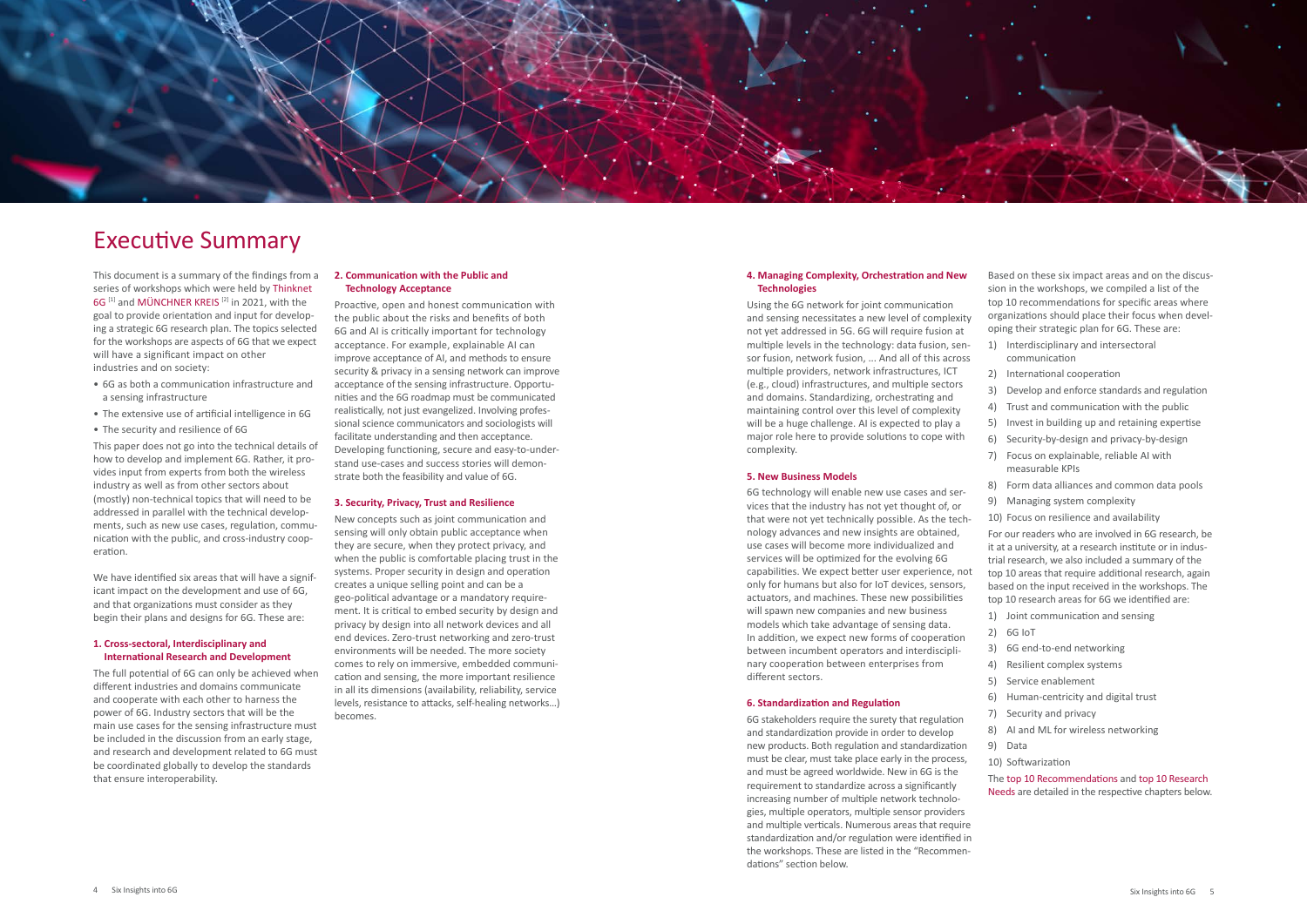<span id="page-3-0"></span>

# Introduction

The discussion below documents findings from a series of workshops which were held by [Thinknet](https://www.bayern-innovativ.de/netzwerke-und-thinknet/uebersicht-digitalisierung/thinknet-6g)  [6G](https://www.bayern-innovativ.de/netzwerke-und-thinknet/uebersicht-digitalisierung/thinknet-6g) <sup>[1]</sup> and [MÜNCHNER KREIS](https://www.muenchner-kreis.de/)<sup>[2]</sup> in 2021, with the goal to provide orientation and input for developing a strategic 6G research plan. The topics selected for the workshops are aspects of 6G that we expect will have a significant impact on other industries and on society:

For the sake of brevity, this paper presents a summary of the results. Please contact the [authors](#page-10-0) for more detailed information about the workshops and the topics discussed. A summary of the workshops was also presented at the Thinknet 6G Summit 2021 and can be viewed on the [Thinknet 6G](https://www.bayern-innovativ.de/de/netzwerke-und-thinknet/uebersicht-digitalisierung/thinknet-6g/veranstaltung/summit-event-thinknet-6g#!review)   $website<sup>[3]</sup>$  $website<sup>[3]</sup>$ .

- 6G as both a communication infrastructure and a sensing infrastructure
- The extensive use of artificial intelligence in 6G
- The security and resilience of 6G

This paper does not go into the technical details of how to develop and implement 6G. Rather, it provides input to the wireless industry from other sectors about (mostly) non-technical topics that will need to be addressed in parallel with the technical developments, such as new use cases, regulation, communication with the public, and crossindustry cooperation.

## **Motivation: Developing a Strategic Plan**

While deployments of the 5th generation of mobile communication are still underway, research for the follow-up generation, 6G, has already begun. 6G will expand the speed and capabilities of the networks further to enable applications with significantly higher networking requirements, such as real-time digital twins or a haptic, holographic Internet. 6G moves the focus from machines to human beings and to human interaction with the physical and virtual environment.

Implementing this 6G vision over a development cycle of 10 years requires a strategic plan that

defines what is needed in terms of research, technology developments, service and application enablers, standards, policies and government actions, and the building of ecosystems to create and capture value.

## **Methodology**

Thinknet 6G at Bayern Innovativ and MÜNCHNER KREIS jointly organized a series of three workshops focusing on 6G as the joint communication and sensing platform, to provide orientation and input for developing such a strategic plan. To ensure that input from multiple sectors was included, roughly half of the participants were from the wireless industry and the other half were from other sectors that will be important use cases for 6G, such as manufacturing, healthcare, and mobility. This provided a 360-degree view on 6G, to include opinions and issues from outside the 6G bubble.

The goal was to answer the questions:

- What are the future opportunities and threats for society and mankind that could be adressed by 6G in the 2030s?
- What are the services and use cases that you think would be of highest value for you in the 2030s?
- What are the key indicators of value and performance to describe the business impact you would want to see from 6G in the 2030s?
- What do you expect from governments and regulation in the context of 6G?
- What should be the key topics of 6G research?

The three workshops focused on the topics:

- The 6G Network as a Multi-Sensor
- AI/ML -Native Communication and Network Adaption
- Security, Privacy, Trust and Resilience in 6G

These three domains were selected because they were considered to be topics that will have significant impact on other industries and on society as a whole.

# Six Insights into 6G

Meeting the vision for 6G involves much more than research and development of new technologies. There are multiple non-technical factors that will be critical to the success of 6G and which need to be considered from the very beginning. The six



insights listed below are based on groups of topics that arose during the workshops and have been confirmed not only by experts from the wireless industry but also by experts from other sectors.

Figure 1: Six areas with significant impact for 6G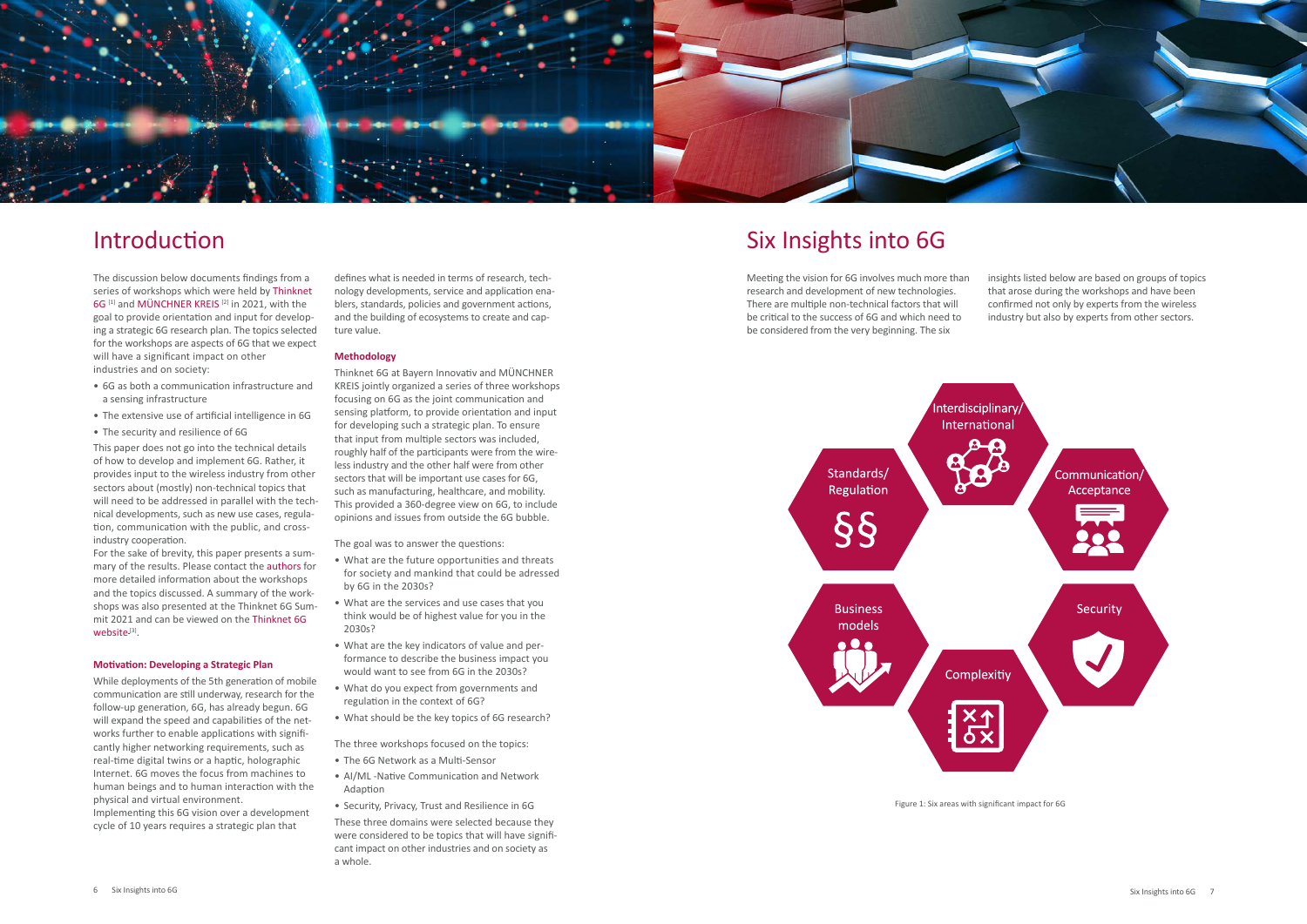## <span id="page-4-0"></span>**1. Cross-sectoral, Interdisciplinary and International Research and Development**

The full potential of 6G can only be achieved when different industries and domains communicate and cooperate with each other to utilize the power of 6G. For example, end-to-end optimization and end-to-end security can only be reached through joint collaboration across multiple stakeholders.

Industry sectors that will be the main use cases for the sensing infrastructure must be included in the discussion from an early stage, to ensure that realworld requirements are met and to ensure acceptance by those industries. These other industries use different terminology and have different development cycles, release procedures, and standardization/regulation bodies than the wireless industry. These different languages, methods and processes will need to be aligned, which will require significant effort in the communication between these industries.

Additionally, the full potential of 6G can only be reached when all stakeholders worldwide work towards the same goal. Actions must be coordinated globally to develop the standards that ensure interoperability. For example, all players worldwide would benefit from international cooperative platforms to share threat intelligence and information about vulnerabilities and fixes, thereby reducing time to fix.

The interdisciplinary communication required must also extend to regulators and governmental agencies, to help reduce two issues: that regulation is usually a bit behind the technology, and that developers don't fully comprehend the regulatory processes/restrictions.

Workshop participants from both the wireless industry and other domains stressed the difficulty in finding and retaining qualified staff. Effective 6G design and implementation requires multidisciplinary expertise and experts who understand more than one domain, e.g., who understand both security and signal processing at the same time. Cross-domain academic programs and cross-domain on-the-job training are critical to the success of 6G. Programs and initiatives to keep qualified experts in Germany and in Europe will also contribute to technological sovereignty.

Both industry and academia must establish interdisciplinary experimentation and test facilities, to understand both the possibilities and limitations

for sensing in practical, "real-life" situations. Numerous areas that require additional academic and industry research were identified in the workshops. These are listed in the "[Research Needs](#page-7-0)" section below.

> Proper security in design and operation creates a unique selling point and can be a geo-political advantage or a mandatory requirement.

As mentioned above, 6G will only be a success when all stakeholders worldwide work towards the same goals. However, a discussion about international cooperation inevitably involves addressing the related topics of technological sovereignty, value chains and supply chains. Technological sovereignty and an infrastructure based on European values is an important aspect for 6G for all German and European stakeholders. Research and development of 6G technologies, and then production and operation of the components, must be aligned with German and European values and legislation. All regional stakeholders have a role in increasing and ensuring sovereignty, at all levels: components, infrastructure, software, data spaces, platforms, etc.

## **2. Communication with the Public and Technology Acceptance**

Issues and challenges related to public confidence in wireless technologies as well as the additional issue of confidence in AI constituted a major part of the workshop discussions.

Proactive, open, and honest communication with the public about the risks and benefits of 6G is critically important for technology acceptance. Concerns and fears in the population must be adequately addressed. Both 6G and AI are new topics and not everyone is well-informed about all facets of these technologies.

Opportunities and the roadmap must be communicated realistically, not just evangelized. Stress the benefits to society, for example the environmental benefits that can be achieved with 6G. Encourage trust in the scientific community. False information (including intentional disinformation) will need to be counteracted. When AI is involved, the resulting decisions must be understandable/ explainable.

Wireless radio and security concepts are difficult for the public to understand. We need much better human-centric, human-friendly methods for communicating these concepts and decisions to the users. For example, the current terms-and-conditions for using online applications are much too complicated, demonstrating that we need better methods for humans to grant informed consent.

Technology alone can't solve the problem. It requires the involvement of people and that they understand the issues involved.

Involving professional science communicators and sociologists will facilitate understanding and then acceptance. Developing functioning, secure and easy-to-understand use-cases and success stories will demonstrate both the feasibility and value of AI for 6G.

To alleviate fears around abuse of power and monopolies, a Code of Conduct for operators, vendors, and users should be developed and standardized. To alleviate fears especially around excessive dependence on hardware components from non-European suppliers, support and fund German and European research, development, and industrial manufacturing of those components.

## **3. Security, Privacy, Trust and Resilience**

Issues in IT security, data privacy, trust and resilience arose in all three workshops, not only in the workshop focused on security, underscoring the significance that security will have for the success of 6G. New concepts such as joint communication and sensing will only obtain public acceptance when they are secure, when they protect privacy, and when the public is comfortable placing trust in the systems.

It is critical to embed security by design and privacy by design into all network devices and all end devices. Zero-trust networking and zero-trust environments will be needed. Trustworthy hardware platforms would provide a trust anchor that can be used as the basis for ensuring integrity of the entire system. And, due to increasing virtualization and softwarization in the wireless industry, the equivalent of trustworthy hardware platforms for virtualized environments is also needed. These trustworthy platforms will be required not only for smartphones and networking equipment, but also for low-cost IoT devices.

It was felt that current data and privacy protection rules and laws are insufficient for a unified communication and sensing infrastructure. Minimal security requirements for 6G devices must be defined and enforced, including for low-cost, low-quality sensors. However, many of the devices

connecting to the wireless network have limited capacity (e.g., zero-power IoT devices) and simply don't have the computing power to perform additional security operations. Provisioning and managing a massive number of (IoT) devices, for example for security patches, will be very challenging. The 6G network will likely run in parallel with 4G and 5G for several years/decades; plan for this mixed operation, particularly with regards to security and resilience. Be prepared to handle legacy 4G/5G end devices with limited or no security, such as older IoT and consumer end devices. In addition, expect the number of reduced-capacity devices and passive IoT devices to increase, and design the security to handle both legacy and low-capacity devices.

The 6G network, especially when it is used as a joint sensing and communication infrastructure, will become even more critical to society than the current 5G network. It could be argued that resilience is the single most important aspect to consider, since high bandwidth or low latency don't matter when you don't have a connection at all. As such, it will require additional effort to ensure resilience and availability of the 6G network, such as planning for integrated 4G/5G/6G usage, for redundant infrastructure, for redundant security mechanisms, and for decentralized operating structures. Resilience and graceful degradation concepts should be designed into 6G taking into consideration not only the technological aspects (e.g., the technological causes of degradation and how technology could prevent degradation), but also for example the impact that certain graceful degradation paths might have on users, safetycritical applications, and the overall complexity of systems.

An important mechanism for increasing resilience and availability is to increase coverage and to ensure ubiquity. For example, being able to provide emergency services during a natural disaster, relies on providing enough coverage that the 6G network remains available, even if large parts of it are damaged. To improve coverage and ubiquity, the 6G sensing network will be a truly cooperative network, with direct device-to-device communication. Integration with non-terrestrial networks will provide more complete coverage, especially in remote areas or when the terrestrial network is damaged. To ensure seamless communication for devices on-the-move, the 6G network will need to be interoperable with other wireless networks, such as Wi-Fi and LoRa-WAN. This full, ubiquitous coverage is important for the democratization of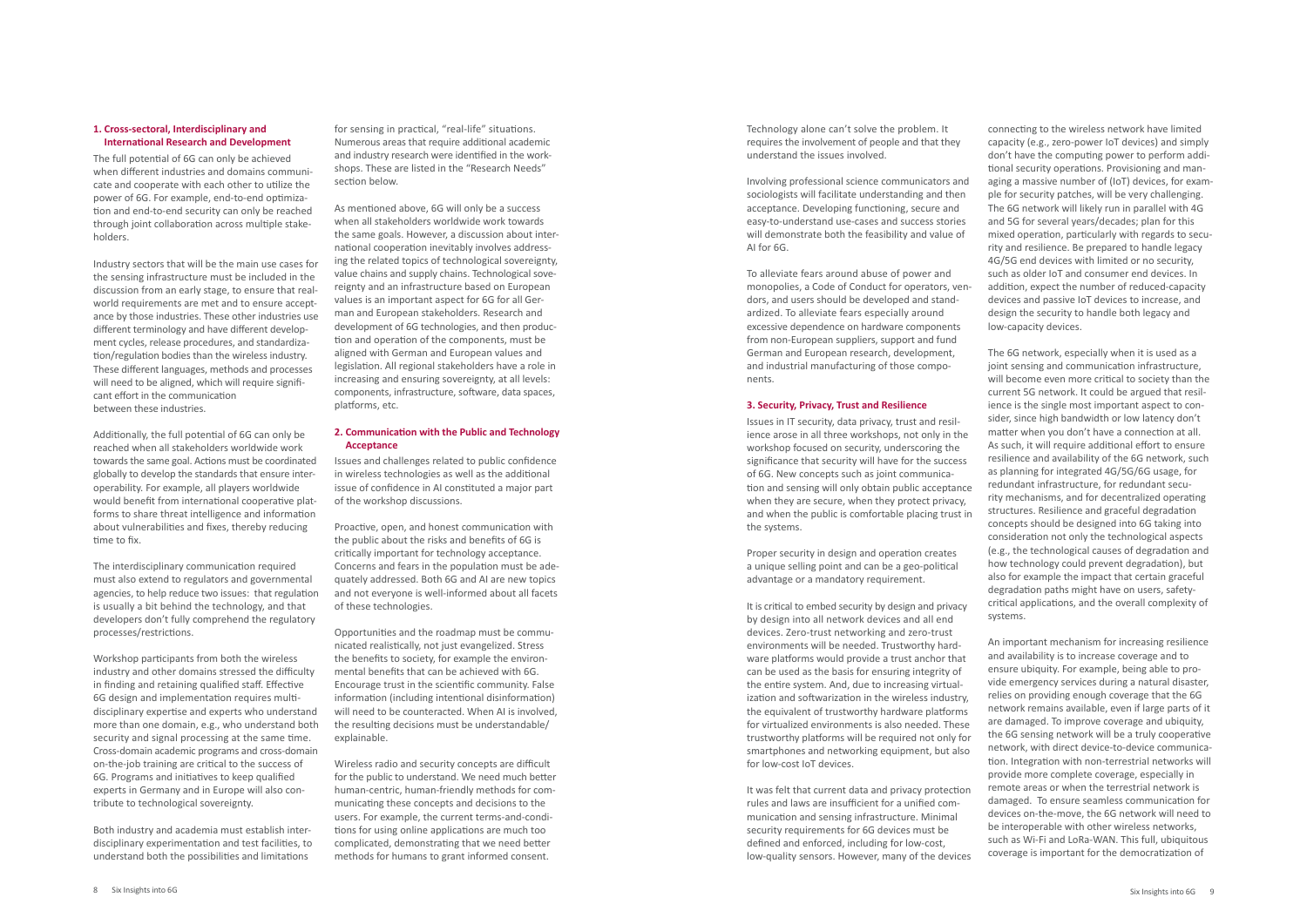<span id="page-5-0"></span>digital services, especially in rural areas, and will also be fundamental for many sensing applications. However, this will also require more public infrastructure.

Developments in quantum technologies compound the security issues above. The 6G network needs to be quantum-ready to be future-proof. It must use quantum-safe cryptography, and 6G stakeholders should keep abreast of developments in quantum key distribution.

## **4. Managing Complexity, Orchestration and New Technologies**

Using the 6G network for joint communication and sensing necessitates a new level of complexity not yet addressed in 5G. 6G will require fusion at multiple levels in the technology: data fusion, sensor fusion, network fusion, ... And all of this across multiple providers, network infrastructures, ICT (e.g., cloud) infrastructures, and multiple sectors and domains. Standardizing, orchestrating and maintaining control over this level of complexity will be a huge challenge.

The 6G network will need to be very dynamic and adaptable, and this flexibility must be baked into the design. Important design decisions such as how to ensure reliability and maintainability, how to implement QoS, how to reduce energy consumption, and how to manage the resulting complexity need to be discussed and agreed upon. 6G will use AI to enable end-to-end network and service optimization, providing flexible and dynamic network adaption. This optimization reduces both the amount of hardware needed and the level of human interaction needed. With efficient AI-based pre-processing at the edge (e.g., security related monitoring and data analysis) the network can filter and remove unwanted results right away. AI can also be used to enable more reliable connectivity even under difficult radio conditions. AI can be used to optimize spectrum allocation and usage, and to make sharing spectrum more efficient. However, the energy costs to train an AI can be significant and must be balanced with the expected gains from automation.

The use of AI increases the complexity involved, as gathering data and training an AI/ML model are only the first steps towards effective application of AI. After initial training, the AI must continue to learn and, if necessary, adapt its decision-making based on the additional data. However, this continuous learning has serious implications for the testing and certification processes, as well as for

product liability. Active learning while the AI is in live operation includes the risk of unexpected outcomes, with potential catastrophic effects on the network reliability. Even if the learning takes place offline, continuous on-going changes will require permanent feedback loops with the developers of the AI software. And continuous on-going changes will require continuous on-going testing processes and comprehensive test facilities. Taken one step further, the continually-updated AI may even change the intended purpose of the software, leading to the requirement to continuously re-certify the software or product.

Data is needed not only for AI, but also for new cooperative networks (e.g., mesh, distributed, ad hoc). These network models can enable new use cases, but inherently require sharing data, which will require new data sharing models and protocols.

Despite the complexity involved, the 6G network must remain both secure and resilient. It is not clear how to address end-to-end security and resilience in a complex system that includes many different components and many different stakeholders.

## **5. New Business Models**

Independent of the topic, stakeholders from wireless and use-case industries were unanimous that 6G technology will enable new use cases and services that the industry has not yet thought of, or that were not yet technically possible. As the technology advances and new insights are obtained, use cases will become more individualized and services will be optimized for the evolving 6G capabilities.

For example, intelligent services (e.g., dynamic pricing), higher-value context-specific services (based on deeper context insights), and betterdifferentiated QoS offerings become possible. We expect better user experience, not only for humans but also for IoT devices, sensors, actuators, and machines. New services, new use cases and new markets are enabled using AI. AI could even develop/ create new services on-the-fly as it learns user preferences.

These new possibilities will spawn new companies and new business models which take advantage of sensing data. The interaction between the virtual and physical worlds opens up new immersive communications.

In addition, we expect new forms of cooperation between incumbent operators and interdisciplinary cooperation between enterprises from different sectors. For example, a group of operators could form a consortium with automotive OEMs, municipalities, and traffic management vendors to create a smart traffic-flow optimization application.

Openness, in all its forms, appeared in multiple discussions. Openness increases transparency, enables cross-domain collaboration, and empowers smaller companies and start-ups to participate easier in the 6G development, which will also enable new business models. Some of the "open" concepts discussed included more open source generally and more extensively, anonymized open data, open RAN (Radio Access Network), open KPIs for increased transparency into the network operations, open KPIs to improve the explainability of AI used in the network, open digital identities, and open source for edge computing.

## **6. Standardization and Regulation**

6G stakeholders require the surety that regulation and standardization provide in order to develop new products. The best tools & technology can't work seamlessly together when there are no common grounds for development. In addition, international regulation and standardization provide protection for both consumers and the wireless industry.

Both regulation and standardization must be clear, must take place early in the process, and must be agreed worldwide. New in 6G is the requirement to standardize across a significantly increas-

ing number of multiple network technologies, multiple operators, multiple sensor providers and multiple industries. Ideally, vertical industries will participate in the standardization and regulation processes and will actively incorporate their views and input, to ensure that the resulting 6G network meets their needs.

Numerous areas that require standardization and/ or regulation were identified in the workshops. These are listed in the ["Recommendations"](#page-6-0) section below.

For example, innovative, flexible spectrum policies will be needed, to support spectrum sharing, cognitive radio, and to support sensing opportunities. Significant challenges here include massive IoT, solving the indoor/outdoor problem, and propagation (reflection) of legacy spectrum. Early communication between researchers and regulators is important, to ensure understanding of the requirements and the need for new spectrum policies. Since spectrum allocation can take a long time, evaluate the requirements early and involve the regulators early.

As another example, we expect that some applications in the 6G sensing network will require higher availability, faster response times, and higher resilience than other applications. For example, medical or emergency services require higher KPIs than television streaming. However, providing higher prioritization for some applications may come into conflict with net neutrality, and will require societal discussions and then regulation about what to prioritize and how to prioritize.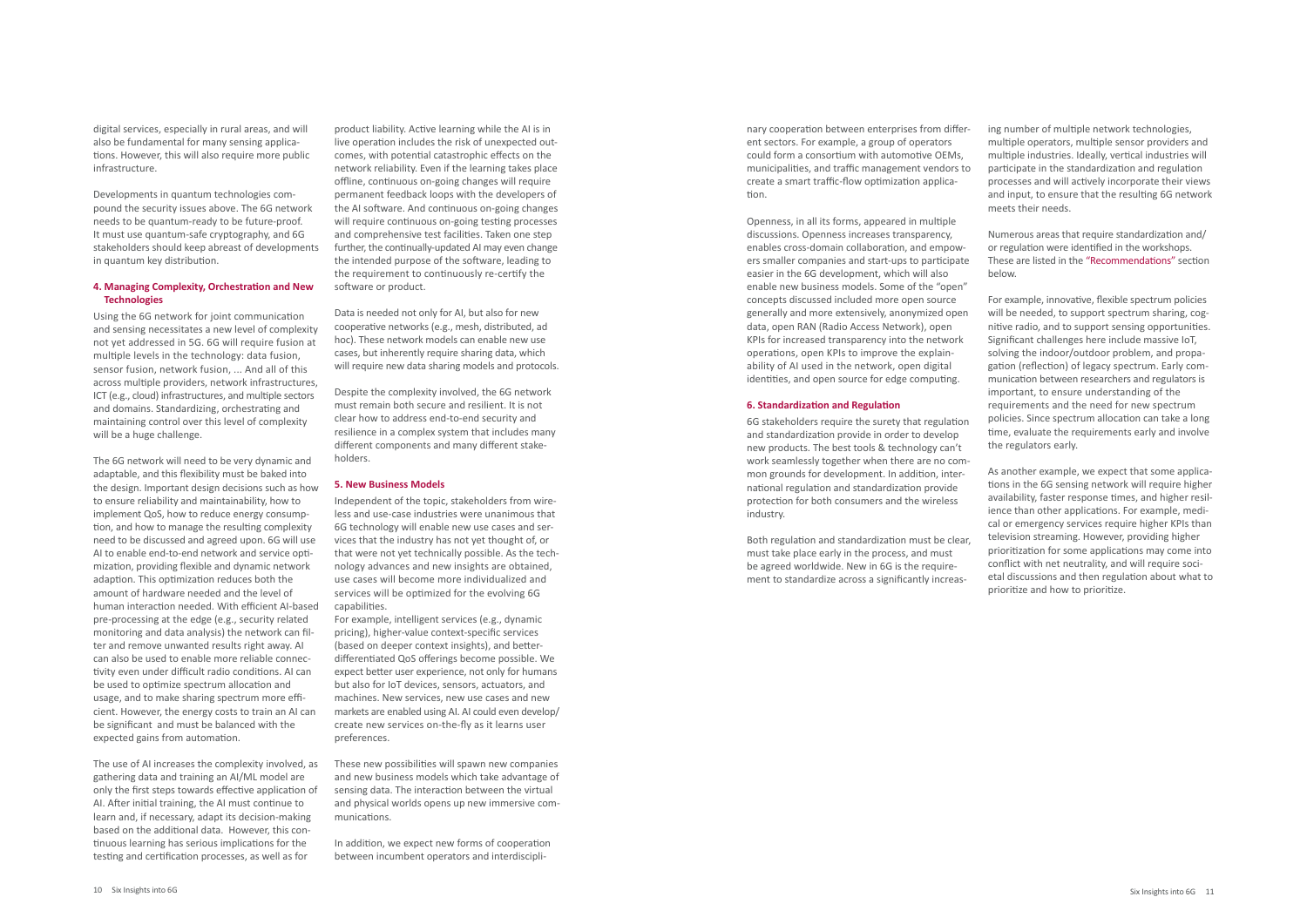<span id="page-6-0"></span>

# Recommendations

The top 10 recommendations from the series of three workshops are below. These are only an excerpt from a more complete list. For additional details, please contact the authors.

All stakeholders, including industry, research, and regulators, need to communicate early, communicate clearly, and communicate transparently, with the public, with the rest of the wireless industry, with other industry sectors, with researchers and with regulators. Learn to speak the other's language. Harmonize the development cycles, release procedures, standardization, and regulation across the relevant sectors as much as possible, and define standardized interfaces for exchange between industries.

Cooperate early and internationally, with other stakeholders worldwide. Coordinate activities internationally and work together towards global standards for 6G and AI. Build and foster innovative ecosystems to explore 6G use cases and to co-create applications and services that leverage 6G networks.

## **Develop and enforce standards and regulation**

Develop and enforce standardization and regulation, not only for the 6G network, but also for the related supporting technologies such as collection and use of data and the use of AI. User requirements specific to certain industry sectors must also be taken into account. Additionally, regulation should regularly assess the risks that 6G is exposed to and should ensure that risk-based approaches to 6G security are covering at least these risks.

## **Interdisciplinary and intersectoral communication 1.**

Develop standards, regulatory frameworks, and legal frameworks for:

# **International cooperation 2.**

- Enforcing coverage obligations, especially in rural areas
- Spectrum allocation and usage, including differentiated requirements for spectrum (e.g., licensed vs. unlicensed vs. lightly licensed)
- Privacy and data security
- Data collection and usage
- The use of AI in communication and sensing networks
- Security and reliability, including mandatory minimal security in all end devices
- Security conformance testing
- Dealing with errors and failures, as well as with risks that cannot yet be foreseen
- Dealing with security vulnerabilities and cyber-attacks, and liability for zero-day attacks
- Regulation and protection for white-hat hackers
- Openness (open RAN, open APIs, open data sets, open digital identities, ...)
- Regulation for new 6G campus networks (analogous to current 5G campus networks)
- EU-wide regulation and standardization for interfaces and security software architectures which are based on technology-open, hardware-independent approaches, to remain competitive in a global market



The testability and certification of both AI-based systems and security systems is a significant challenge for standardization and regulation bodies. Security requirements change constantly as new threats arise, so industry needs a dynamic approach in which they constantly adapt their systems. Certification and regulation must consider and enable dynamic changes.

Maintain proactive, ongoing communication activities to ensure open and honest discourse with the public, covering both the risks and benefits of 6G. Address the concerns and fears in the population adequately, while stressing the benefits to society. Encourage trust in the scientific community and counteract false information. Involve professional science communicators and sociologists for opti-

mal results.

## **Invest in building up and retaining expertise**

Contribute to technological sovereignty by building up skilled experts and by establishing testing facilities. Invest in education and training to build up multi-domain expertise, such as in 6G and smart manufacturing, 6G and AI, or 6G and IT security. Invest in training, re-training and retaining experts in Germany and in the EU. Establish experimentation and test facilities, not only for academic research but also for industry use. Use these facilities to understand both the possibilities and limitations for sensing in practical, "real-life" situations.

## **Security-by-design and privacy-by-design**

## **Trust and communication with the public 4.**

Ensure that security, privacy, trust, safety, and resilience are baked into the design from day one. Make security an integral part of the 6G network, not an add-on. Emphasize security-by-design and privacy-by-design from the very beginning. Ensure that 6G networks use quantum-safe cryptography Address the market failure of cybersecurity by incentivizing and ensuring enough investments into the security of products; this needs to be a joint effort of regulation, vendors, and buyers of secure products and services.

To alleviate fears around hardware components from non-European suppliers, support German and European research, development, and industrial manufacturing.

To help mitigate risks due to AI, develop quality indicators and standards for AI-based systems. In addition, there must be emergency mechanisms to prevent serious issues should the AI fail or run out of control, and there must be adequate safeguards against "hype amplification" algorithms. To alleviate fears around abuse of power and monopolies, an AI Code of Conduct for operators, vendors, and users should be developed and standardized.

**Focus on explainable,reliable AI with measurable KPIs 7.** 

Develop KPIs for AI/ML, with a focus on quantifying AI's contribution to the network, to ensure that AI/ML's contribution to 6G services is measurable/ quantifiable.

# **5.**

**6.**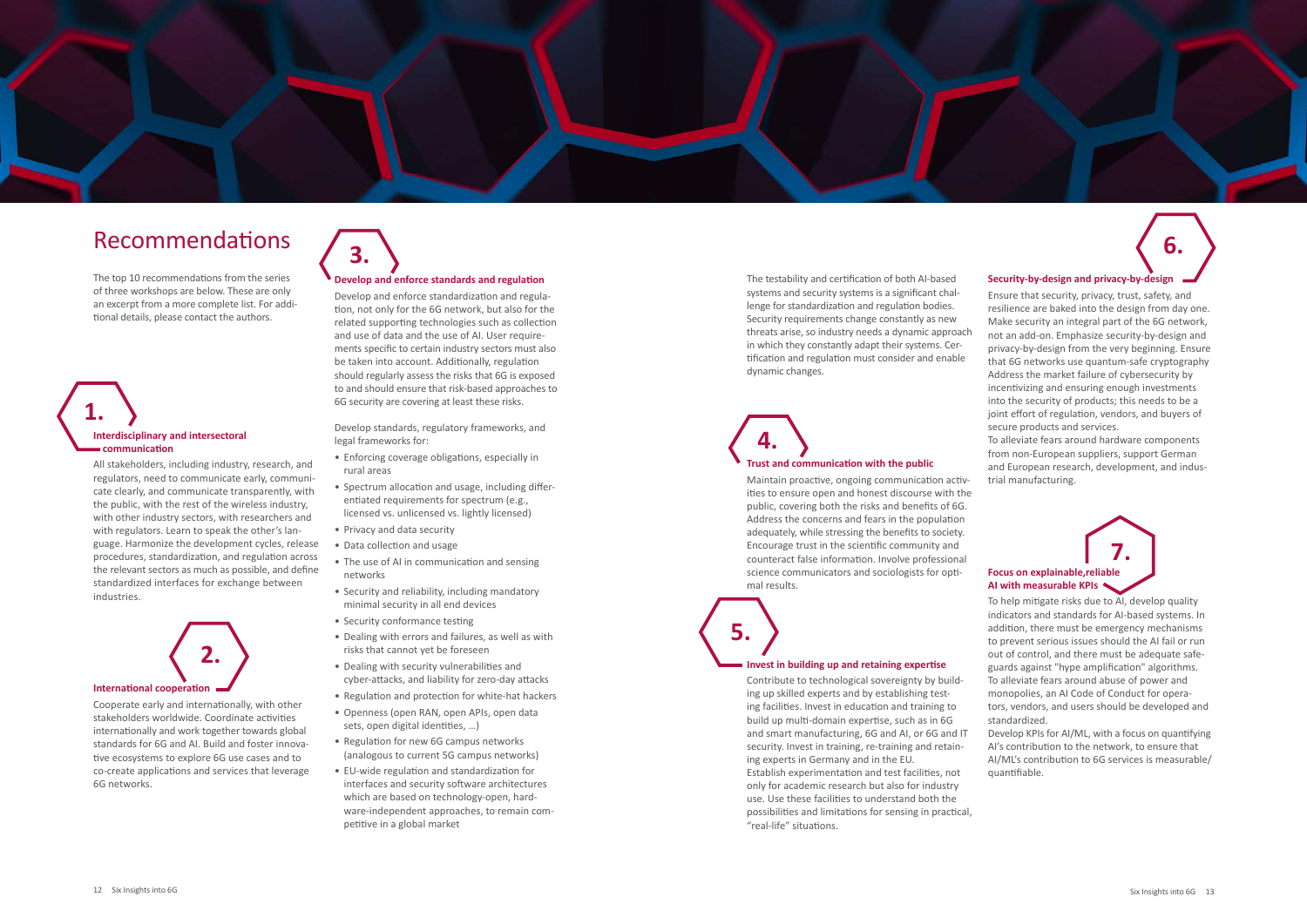<span id="page-7-0"></span>

### **Form data alliances and common data pools**

Cooperate with stakeholders from other industries to establish data alliances and shared data pools that incorporate data from both the sector-specific sensors and the 6G network. This will enable all stakeholders in an ecosystem to enrich their applications with additional data from other sources, thereby enabling cross-sectoral applications. For example, an application that monitors reforestation efforts could combine data from satellite images of the area, data about the number of seedlings planted in previous years, and data about weather patterns to create a multi-dimensional analysis of the success of the reforestation program. But this is only possible if this application has access to all three data sources, and access to data in an appropriate format. Develop standardized data pools and data alliances for AI and ML, to share data for AI training, active learning, and continuous learning. This will also involve defining common data formats and AI models, and could include the exchange not only of data but also of pre-trained models.

## **Managing system complexity**

Plan and design for extreme complexity, due to new, dynamic network topologies, data fusion, sensor fusion, network fusion and platform fusion, across multiple heterogenous providers and infrastructures. Intensify efforts for a holistic system engineering, apply system level simulations to get insights into the complex behavior of future 6G systems, and consider approaches developed by complexity sciences.

## **Focus on resilience and availability**

The 6G network, especially when it is used as a joint communication and sensing infrastructure, will become even more critical to society than the current 5G network. Ensure universal availability and extreme resilience of the network by enforcing coverage obligations and through rigorous design and planning, including planning for integrated 4G/5G/6G usage, redundant infrastructure, redundant security mechanisms, support for legacy and reduced-capacity end devices, local energy storage concepts, integration with nonterrestrial networks, and decentralized operating structures.

**9.** 

**10.** 

## Research Needs

The top 10 research needs identified in the workshops are listed below, in no particular order of importance or priority. In all workshops, it was emphasized that these key research areas require multidisciplinary research and a more holistic system-level view. Also, it became very apparent that many of these focus areas are closely interrelated,

calling for research collaboration across disciplines such as networking, AI, data technologies, and security. Both industry and academia must establish interdisciplinary experimentation and test facilities, to understand both the possibilities and limitations of the research areas listed below.

### **Joint communication and sensing**

The combination of sensing and communication will be a key feature of 6G. Radio system research needs to investigate, for example, how integrated communication and sensing can efficiently utilize shared spectrum and hardware resources, and how usage of these resources needs to be coordinated in order to achieve optimal performance for both sensing and communication, in various usage scenarios including in- and out-door. AI will be a key enabling technology for the 6G air interface, relying, for example, on intelligent reflecting surfaces. Resulting research questions will include which ML models and algorithms are most appropriate, what kinds of data are needed, and how the data can be provided and accessed in a secure and privacy-protecting way. Further research questions are related to the operation of such a joint communication and sensing infrastructure across multiple network operator domains and how the sensing capabilities can be used to reduce power consumption, to achieve high-precision sensing, and to enable applications such as advanced mixed reality.



In order to extend the network support for highly demanding IoT settings beyond what 5G is offering, and to provide more tailored, personalized and contextually-located connectivity for different kinds of devices (wearables, augmented reality devices, etc.) and application scenarios (missionand safety-critical industrial IoT, digital twins, etc.), research is needed across multiple areas including radio, network and cloud, AI, and data, as well as security and resilience. Main research targets will be the integration of the 5G capabilities of massive Machine-Type Communication (mMTC) and Ultra Reliable Low Latency Communication (URLLC) into the 6G capability of massive URLLC (mURLLC), including the exploration of THz bands, the support of passive IoT devices and devices with reduced capabilities (RedCAP), AI-enabled seamless and reliable network coverage, flexible function splits between devices and network through data processing in the edge, and enhanced IoT security, for example, based on sensor identities.

**8.**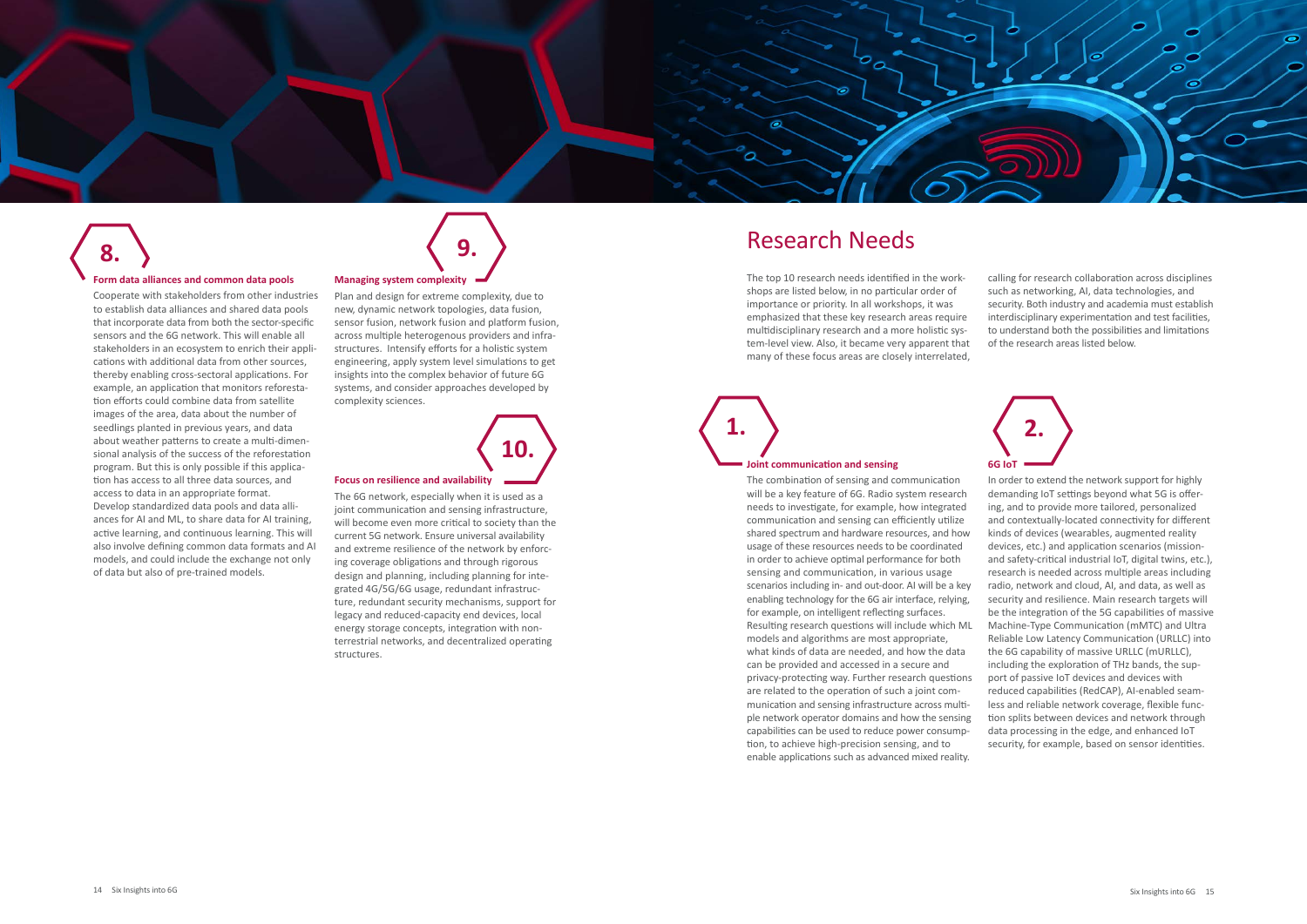6G will require seamless integration and interworking with previous generations of mobile communication systems, non-terrestrial networks, and ad hoc mesh and device-to-device networks. The network integration and interworking, but also the extensive use of AI, advancements towards a cloud-based compute continuum, new deployment models, the possible impact of quantum technology, and further influencing trends and factors such as the disaggregation, sustainability and resilience of a network, will require rethinking the network architecture and topologies of 6G. Research in this demanding area will need to address the end-to-end and cross-domain optimization of the network including traffic and QoS management, de-centralized operating structures as well as issues around network neutrality.

As part of future-proofing the network, 6G stakeholders should advance research in quantum technologies relevant to communication networks, such as quantum communication based on entanglement and quantum-enhanced network emulation, as potential networking resources.

## **Resilient complex systems**

There is the risk that the growing complexity of 6G systems will have a negative impact on the reliability, availability, security, and maintainability of 6G. System research and complexity science are expected to explore approaches and solutions for engineering and managing this complexity, and to make 6G more resilient in the face of system failures and service disruptions. Resilience could be achieved through the intelligent use of redundant network resources available thanks to the integration of terrestrial and non-terrestrial networks (see above "6G end-to-end networking"), through automated, autonomous, and adaptive network management mechanisms based on AI and the capabilities of a cognitive cloud infrastructure, and through digital network twins that allow testing and predicting the system behavior under stress conditions.

# <span id="page-8-0"></span>**6G end-to-end networking 3.**

6G will support a very broad range of applications across various sectors. Use-case-driven multidisciplinary and cross-sectorial research will help to understand the diverse requirements and to identify common services to be provided by 6G. The expected results are services that are significantly enhanced in terms of bandwidth, latency, reliability, and energy-efficiency, but also novel services offered by the exposure of new network capabilities that will be enabled by AI and the integrated sensing. This way 6G will support green communication and the transition toward immersive communication.

## **Human-centricity and digital trust**



Human-centricity is a design goal of 6G, making technology acceptable and usable by humans and the society. Expertise from the social sciences and the humanities is required to understand what it means to put the human into the center of the design and operation of 6G. User experience, usability, trustworthiness, accessibility, and the avoidance of harm from use are main aspects that need to be considered. Objectives and expected results in this research area include the support for contextaware personalized services, transparency and domain-specific trust models and frameworks, the support for detecting disinformation, personal data sovereignty using for example smart contracts, safety and security in human-machine interaction, the democratization of technology access, and platform and service models that are open, fair and reduce the risk of a monopoly of a few global players.

Both security and privacy need to be built into the design of 6G. They require a holistic approach comprising technology, processes, and people. Research must address all three aspects and needs to investigate how to design and implement a multi-layer zero-trust architecture that performs continuous security and health checks and adapts to emerging threats. Understanding the human factor, developing and running awareness programs, and designing security and privacy in a way that supports ease-of-use and provides transparency on

# **Security and privacy 7.**

**4.** 

**6.** 

current security levels are research issues related to the human aspect. Research targets addressing the process dimension include the assurance of compliance with security and privacy regulations and policies, security certifications, and the sharing of threat intelligence. Technology research needs to cover jamming protection, 6G honeypots, digital identities and how to prevent identity theft, quantum safe cryptography and quantum key distribution, privacy-preserving technologies including homomorphic encryption, AI-enabled security mechanisms, but also the detection and mitigation of vulnerabilities of AI and ML models. Research will need to include the role of digital network twins for simulating cyber-attacks, but also understanding the new vulnerabilities that digital twin concepts might introduce. Specific issues that are still subject to research are IoT security and the impact that cybersecurity has on safety, new approaches for security verification and security testing using, for example, chaos engineering, how to manage the rollout of security fixes to a massive number of devices, and how to design a secure system built upon elements that cannot be trusted.

## **AI and ML for wireless networking**

Understanding how to apply AI/ML at all layers of a wireless communication system will require interdisciplinary research including close cooperation between AI experts and domain-specific research teams. This includes not only research into multidomain data sharing and data sharing protocols, but also multi-domain AI models, how to share pre-trained models, and enabling active continual learning. Active learning while the AI is in live operation includes the risk of unexpected outcomes, with potential catastrophic effects on the network reliability, which can be mitigated by improvements in handling catastrophic interference phenomenon. Research into recognizing and preventing misuse of AI and failure of AI will be critical to the reliability and resilience of the 6G network.

In addition to learning to apply AI to wireless communications, research in the areas of explainable AI, traceable AI and the ethics of AI is needed, to increase trustworthiness and acceptance of AI technology by the public and by the wireless industry. Emerging trends in AI such as causal AI must also be investigated and (when appropriate)

applied to AI for wireless communications. Reducing energy consumption by AI, e.g., for AI training, is a vital issue for all AI applications, including AI/ML for 6G.

When the 6G network is used as a joint communication and sensing platform, this sensing will generate large amounts of valuable data. In addition, AI/ML will be used extensively in 6G and will rely heavily on high-quality data. The data from sensing and for AI/ML raises significant open questions about how to unify, interpret, translate, and annotate data from multiple sources and from multiple verticals, because a lack of interoperability will impede gaining insight from the data. There are additional questions of how to ensure privacy and data security and how to define and enforce data ownership.

Depending on the applications envisioned, it may be necessary not only to collect data, but also to recognize sentiment or intent from the data.



High data quality is critical, so recognizing and preventing bias in the datasets is an important area of research. Included in data quality are research questions about how to ensure data completeness and how to recognize when data is missing, as well as how to discern whether outliers are simply measurement errors or important signals in the data.

To improve not only data quality but also to increase trust in the 6G network, methods to identify and mitigate against fake data are needed.



Major IT trends, including SDN (Software Defined Networking), NFV (Network Function Virtualization), virtualization, and cloud and edge computing have and will continue to affect the wireless communications industry. At the same time, new developments in specialized hardware (e.g. hardware accelerators for AI) driven by e.g.energyefficiency will require an abstraction level above

# **8.**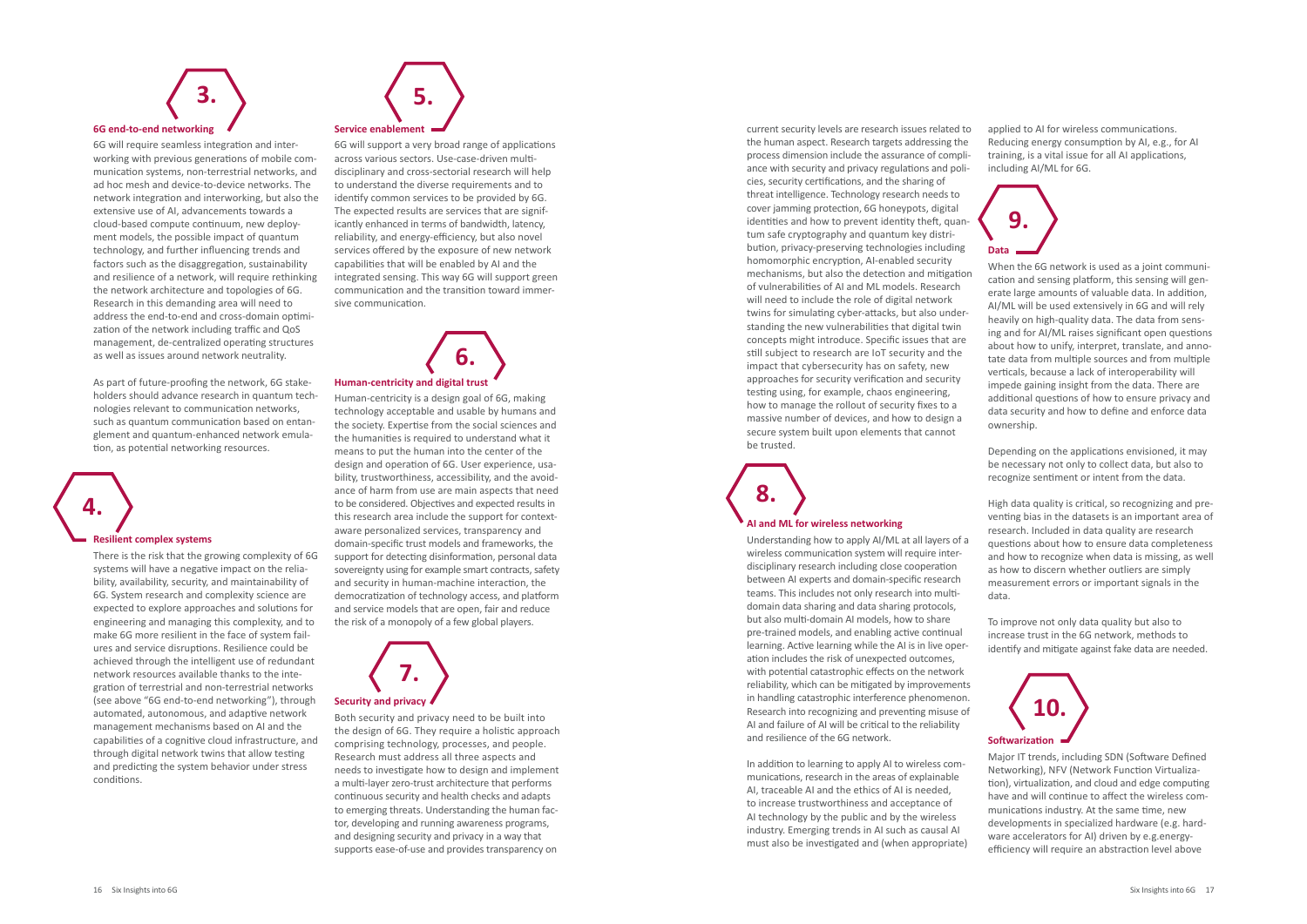<span id="page-9-0"></span>this hardware, and standardized programming interfaces to these optimized hardware components.

Functionality relevant to the 6G network will be found across the entire compute continuum, including edge, fog, core, cloud, corporate data centers, and end devices. Areas for research in softwarization include methods to extend software and virtualization to all domains of the 6G network, and software engineering methods to partition, modularize, develop, verify, deploy and orchestrate multiple smaller, distributed software components, as well as new APIs and protocols for communication and synchronization between the software components.

Softwarization enables entirely new network architectures, including the possibility to change the network architecture dynamically during operation. Research into optimal network architectures and methods to dynamically adjust the architecture (possibly using AI) during live operation are new research areas related to wireless communication. The move to softwarization is a benefit for 6G researchers, who can test innovative new ideas much more easily with software than with hardware.

Implementing the 6G vision over a development cycle of 10 years requires a strategic plan that defines what is needed in terms of research, technology developments, service and application enablers, standards, policies and government actions, and the building of ecosystems to create and capture value. The goal of the workshop series organized by Thinknet 6G and MÜNCHNER KREIS and the goal of this paper is to provide orientation and input for companies and institutions to develop such a strategic plan.

Since 6G is expected to hit the market around 2030, companies and research institutions need to begin their work on 6G without delay. As the insights and recommendations detailed above illustrate, there are multiple areas where significant research and development for 6G is needed. Every stakeholder organization will need to develop an internal plan for their corporate or academic research and development. The workshop results described in this paper provide input for a more specific corporate or research 6G roadmap.

As the insights and recommendations listed above also illustrate, collaboration and interdisciplinary cooperation will be critical to the success of 6G. Both Thinknet 6G and MÜNCHNER KREIS invite interested 6G stakeholders to reach out with feedback and to participate in our think tanks and networks.

As the importance of software increases, so too the importance of software dependability/ resilience, security, scalability, efficiency, and performance. Research into low-code and no-code platforms to generate software which is compliant with security/privacy regulations "by design", as well as how best to utilize such platforms in 6G, is needed. The role of microkernels to improve total system security should be investigated. Research into formal verification of software, especially components related to security, will be required, as well as development methods for writing formally-verifiable software.

Efficiency and performance aspects, as well as methods to reduce energy consumption in the 6G network, include improving the performance of code generated by no-code and low-code platforms, improvements in algorithm design, advances in "green coding" (e.g. the use of more energyefficient programming languages) and other ways to reduce energy needs in the network (e.g. via more efficient communication protocols) are needed.

## Summary and Next Steps

#### PUBLISHER:

**Bayern Innovativ GmbH** | Am Tullnaupark 8 | 90402 Nuremberg | Germany | info@bayern-innovativ.de | www.bayern-innovativ.de **MÜNCHNER KREIS** Übernationale Vereinigung für Kommunikationsforschung e.V. | Tal 16 | 80331 Munich | Germany office@muenchner-kreis.de | www.muenchner-kreis.de DATE OF PUBLICATION: 01-May-2022 | Document Thinknet-6G-2022-May-01 PHOTOS: shutterstock, Alexander Supertramp; iStock, in-future/MF3d; AdobeStock, sdecoret/yingyaipumi

## References

[1] Thinknet 6G is a think tank and network for all interested 6G stakeholders, which is financed by the Bavarian Ministry of Economic Affairs,



- Regional Development and Energy and is hosted at Bayern Innovativ GmbH. <https://www.thinknet-6g.de>
- [2] MÜNCHNER KREIS is an independent, interdisciplinary and international platform for key players from business, academia and public policy. https://www.muenchner-kreis.de
- [3] <https://www.thinknet-6g.de/veranstaltung/summit-event-thinknet-6g#!review>

### IMPRINT